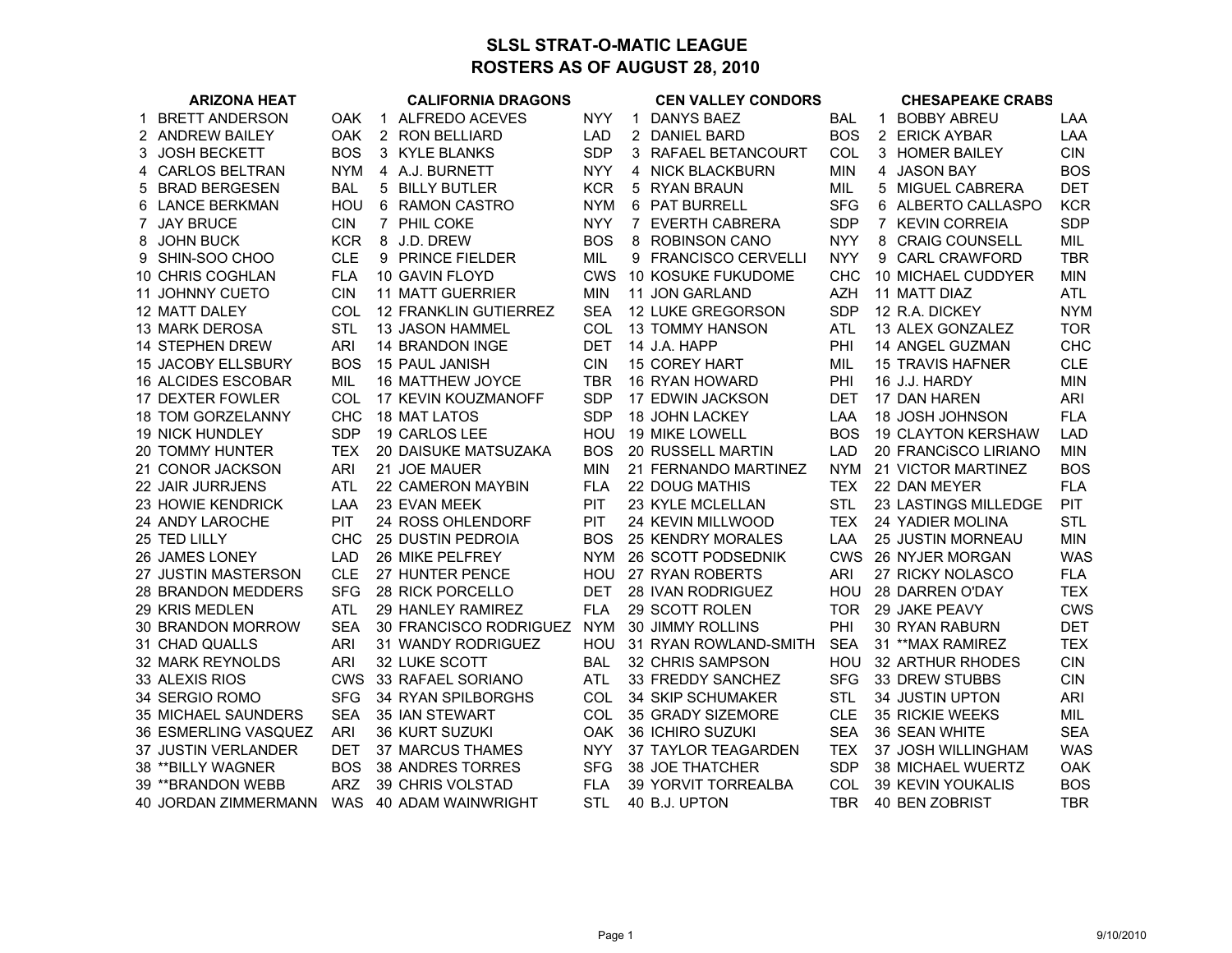## **SLSL STRAT-O-MATIC LEAGUEROSTERS AS OF AUGUST 28, 2010**

|             | <b>EMERALD CITY OSPREY</b> |            |   | <b>GALAPAGOS TORTOISES</b> |            |   | <b>JACKSON HOLE GUIDES</b> |            | <b>MALIBU WAVE</b>         |            |
|-------------|----------------------------|------------|---|----------------------------|------------|---|----------------------------|------------|----------------------------|------------|
| $\mathbf 1$ | <b>BRIAN ANDERSON</b>      | <b>BOS</b> | 1 | <b>WILLIE AYBAR</b>        | <b>TBR</b> | 1 | <b>JASON BARTLETT</b>      | <b>MIN</b> | <b>GRANT BALFOUR</b><br>1  | TBD        |
|             | 2 JOSH ANDERSON            | <b>KCR</b> |   | 2 WILSON BETEMIT           | <b>KCR</b> |   | 2 JULIO BORBON             | <b>TEX</b> | 2 DARIC BARTON             | <b>OAK</b> |
|             | 3 ADRIAN BELTRE            | <b>SEA</b> |   | 3 MILTON BRADLEY           | <b>CHC</b> |   | 3 CLAY BUCHHOLZ            | <b>BOS</b> | 3 HEATH BELL               | <b>SDP</b> |
| 4           | <b>JASON BERKEN</b>        | <b>BAL</b> |   | 4 REID BRIGNAC             | <b>TBR</b> |   | 4 MIKE CAMERON             | MIL        | 4 MATT BELISLE             | COL        |
| 5           | <b>CASEY BLAKE</b>         | <b>LAD</b> |   | 5 MARLON BYRD              | <b>TEX</b> |   | 5 JAMEY CARROLL            | <b>LAD</b> | <b>DALLAS BRADEN</b><br>5  | <b>OAK</b> |
| 6           | JONATHAN BROXTON           | <b>LAD</b> |   | 6 MATT CAIN                | <b>SFG</b> |   | 6 NELSON CRUZ              | <b>TEX</b> | RUSSELL BRANYAN<br>6       | <b>SEA</b> |
|             | 7 CHRIS CARPENTER          | <b>STL</b> |   | 7 RAJAI DAVIS              | <b>OAK</b> |   | 7 JOHN DANKS               | <b>CWS</b> | 7 SEAN BURNETT             | <b>WAS</b> |
|             | 8 TYLER CLIPPARD           | <b>WAS</b> |   | 8 WADE DAVIS               | <b>TBR</b> |   | 8 RYAN DEMPSTER            | <b>CHC</b> | 8 FRANCISCO CORDERO        | <b>CIN</b> |
|             | 9 JOHNNY DAMON             | <b>NYY</b> |   | 9 SCOTT DOWNS              | <b>TOR</b> |   | 9 IAN DESMOND              | <b>WAS</b> | 9<br><b>BLAKE DEWITT</b>   | <b>LAD</b> |
|             | 10 ADAM DUNN               | <b>WAS</b> |   | 10 ANDRE ETHIER            | <b>LAD</b> |   | 10 BRIAN DEUNSING          | <b>MIN</b> | 10 JESUS FLORES            | <b>WAS</b> |
|             | <b>11 YUNEL ESCOBAR</b>    | <b>ATL</b> |   | 11 MATT GARZA              | <b>MIN</b> |   | 11 NEFTALI FELIZ           | <b>TEX</b> | 11 BRETT GARDNER           | <b>NYY</b> |
|             | 12 CHONE FIGGINS           | LAA        |   | 12 CARLOS GONZALEZ         | COL        |   | 12 RYAN FRANKLIN           | <b>STL</b> | 12 ZACH GREINKE            | <b>KCR</b> |
|             | 13 JAKE FOX                | <b>CHC</b> |   | 13 CHASE HEADLEY           | <b>SDP</b> |   | 13 RYAN GARKO              | SFG        | 13 SCOTT HAIRSTON          | <b>OAK</b> |
|             | 14 DAVID FREESE            | <b>STL</b> |   | <b>14 LUKE HOCHEVAR</b>    | <b>KCR</b> |   | 14 ALBERTO GONZALEZ        | <b>WAS</b> | <b>14 COLE HAMELS</b>      | PHI        |
|             | <b>15 RAFAEL FURCAL</b>    | <b>LAD</b> |   | <b>15 PHILIP HUGHES</b>    | <b>NYY</b> |   | 15 ALEX GORDON             | <b>KCR</b> | 15 BRAD HAWPE              | COL        |
|             | 16 MIKE GONZALEZ           | ATL        |   | <b>16 MAICER IZTURIS</b>   | LAA        |   | 16 RAMON HERNANDEZ         | <b>CIN</b> | <b>16 BLAKE HAWKSWORTH</b> | <b>SDP</b> |
|             | 17 CRISTIAN GUZMAN         | <b>WAS</b> |   | 17 KELLY JOHNSON           | <b>AZH</b> |   | 17 AARON HILL              | <b>TOR</b> | 17 OMAR INFANTE            | <b>ATL</b> |
|             | 18 TONY GWYNN JR           | <b>SDP</b> |   | 18 ADAM JONES              | <b>BAL</b> |   | <b>18 AUBREY HUFF</b>      | DET        | <b>18 AKINORI IWAMURA</b>  | <b>TBR</b> |
|             | <b>19 ROY HALLADAY</b>     | <b>TOR</b> |   | 19 JASON KUBEL             | <b>MIN</b> |   | <b>19 CHRIS IANNETTA</b>   | COL        | 19 UBALDO JIMENEZ          | COL        |
|             | 20 JOSH HAMILTON           | <b>TEX</b> |   | 20 HONG-CHIH KUO           | <b>LAD</b> |   | 20 EVAN LONGORIA           | <b>TBR</b> | 20 CHIPPER JONES           | <b>ATL</b> |
|             | 21 TREVOR HOFFMAN          | MIL        |   | 21 GERALD LAIRD            | <b>DET</b> |   | 21 JOSE LOPEZ              | <b>SEA</b> | 21 GABE KAPLER             | <b>TBR</b> |
|             | 22 RAUL IBANEZ             | PHI        |   | 22 MATT LAPORTA            | <b>CLE</b> |   | 22 RYAN MADSON             | PHI        | 22 ADAM KENNEDY            | <b>OAK</b> |
|             | 23 NICK JOHNSON            | <b>FLA</b> |   | 23 JON LESTER              | <b>BOS</b> |   | 23 NICK MARKAKIS           | <b>BAL</b> | 23 JEFF KEPPINGER          | HOU        |
|             | 24 DERREK LEE              | <b>CHC</b> |   | 24 FRED LEWIS              | <b>SFG</b> |   | 24 SEAN MARSHALL           | <b>CHC</b> | 24 PAUL KONERKO            | <b>CWS</b> |
|             | 25 TIM LINCECUM            | <b>SFG</b> |   | 25 CARLOS MARMOL           | <b>CHC</b> |   | 25 VIN MAZZARO             | OAK        | 25 JED LOWRIE              | <b>BOS</b> |
|             | 26 BENGIE MOLINA           | <b>SFG</b> |   | 26 CASEY MCGEHEE           | MIL        |   | 26 LEO NUNEZ               | <b>FLA</b> | 26 ANDREW MCCUTCHEN        | <b>PIT</b> |
|             | 27 MIKE NAPOLI             | LAA        |   | 27 FELIX PIE               | <b>BAL</b> |   | 27 BRAYAN PENA             | <b>KCR</b> | 27 CARLOS PENA             | <b>TBR</b> |
|             | 28 DARREN OLIVER           | <b>TEX</b> |   | 28 ** BUSTER POSEY         | <b>SFG</b> |   | 28 CHRIS PEREZ             | <b>CLE</b> | 28 JUAN PIERRE             | LAD        |
|             | 29 CARL PAVANO             | <b>MIN</b> |   | 29 DAVID PRICE             | <b>TBR</b> |   | 29 ALBERT PUJOLS           | <b>STL</b> | 29 A.J. PIERZYNSKI         | <b>CWS</b> |
|             | 30 PLACIDO POLANCO         | <b>DET</b> |   | 30 ALEXEI RAMIREZ          | <b>CWS</b> |   | 30 COLBY RASMUS            | <b>STL</b> | 30 JOEL PINIERO            | <b>STL</b> |
|             | 31 BRIAN ROBERTS           | <b>BAL</b> |   | 31 ARAMIS RAMIREZ          | <b>CHC</b> |   | 31 BRIAN SANCHES           | <b>FLA</b> | 31 RICKY ROMERO            | <b>TOR</b> |
|             | 32 JONATHAN SANCHEZ        | <b>SFG</b> |   | 32 CARLOS RUIZ             | PHI        |   | 32 ERVIN SANTANA           | LAA        | 32 ANIBAL SANCHEZ          | <b>FLA</b> |
|             | 33 PABLO SANDOVAL          | <b>SFG</b> |   | 33 TAKASHI SAITO           | <b>ATL</b> |   | 33 JOHAN SANTANA           | <b>NYM</b> | 33 MARCO SCUTARO           | <b>TOR</b> |
|             | 34 ALFONSO SORIANO         | <b>CHC</b> |   | 34 RAMON SANTIAGO          | <b>DET</b> |   | 34 CARLOS SILVA            | <b>CHC</b> | 34 KELLY SHOPPACH          | <b>CLE</b> |
|             | 35 MIGUEL TEJADA           | HOU        |   | 35 JAMES SHIELDS           | <b>TBR</b> |   | 35 KEVIN SLOWEY            | <b>MIN</b> | 35 SETH SMITH              | COL        |
|             | <b>36 ROBINSON TEJEDA</b>  | <b>KCR</b> |   | 36 MARK TEIXEIRA           | <b>NYY</b> |   | <b>36 MATT THORNTON</b>    | <b>CWS</b> | 36 GEOVANY SOTO            | <b>CHC</b> |
|             | 37 CLAUDIO VARGAS          | MIL        |   | 37 JIM THOME               | <b>LAD</b> |   | 37 EDINSON VOLQUEZ         | <b>CIN</b> | 37 WILL VENABLE            | <b>SDP</b> |
|             | 38 TIM WAKEFIELD           | <b>BOS</b> |   | <b>38 MATT WEITERS</b>     | <b>BAL</b> |   | 38 CJ WILSON               | <b>TEX</b> | 38 BRIAN WILSON            | <b>SFG</b> |
|             | 39 JAYSON WERTH            | PHI        |   | 39 VERNON WELLS            | <b>TOR</b> |   | 39 RANDY WINN              | <b>SFG</b> | 39 CARLOS ZAMBRANO         | <b>CHC</b> |
|             | 40 DELMON YOUNG            | MIN        |   | 40 RANDY WOLF              | <b>LAD</b> |   | 40 JOEL ZUMAYA             | DET        | 40 RYAN ZIMMERMAN          | <b>WAS</b> |
|             |                            |            |   |                            |            |   |                            |            |                            |            |